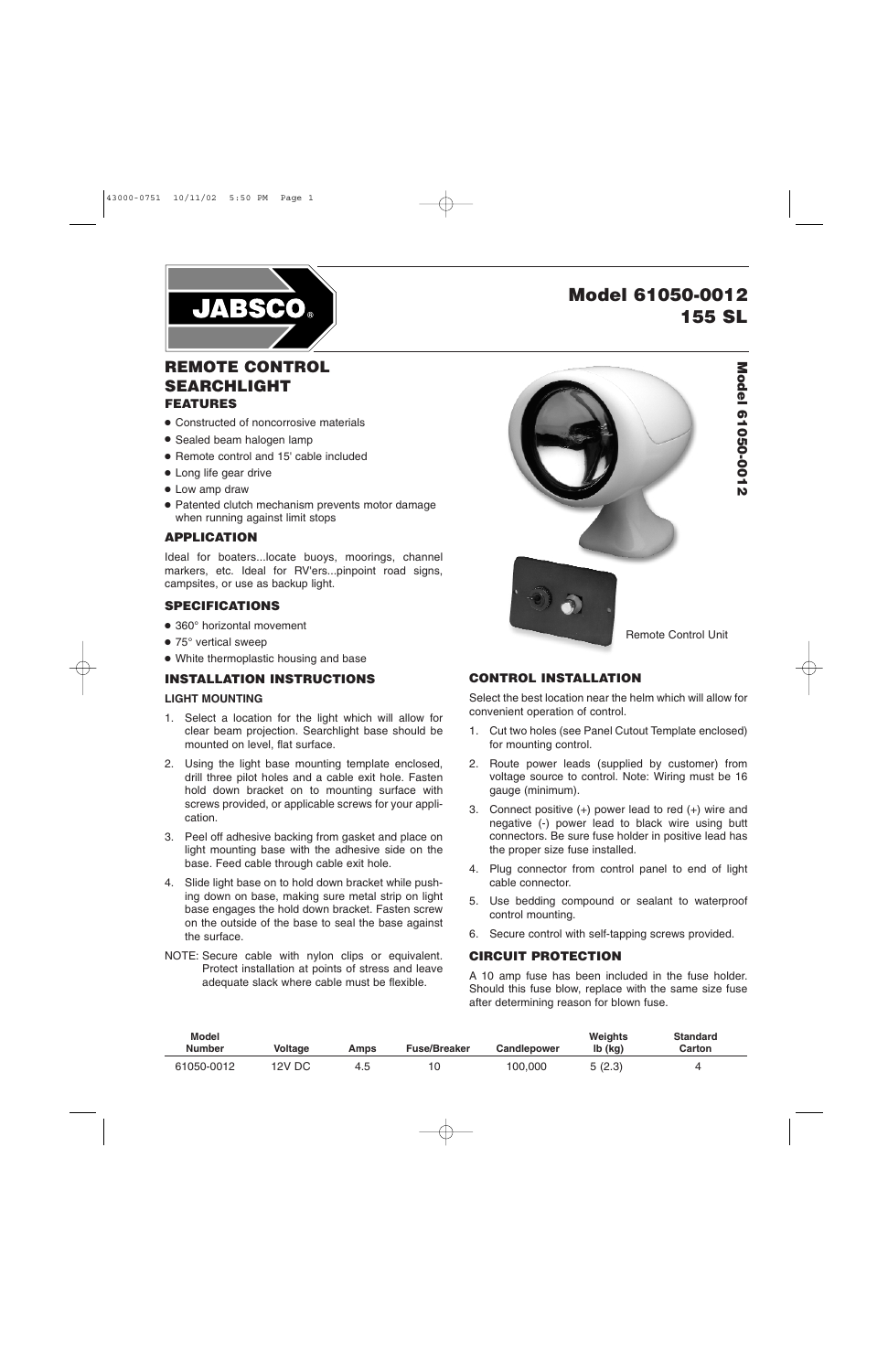



positions and will operate in horizontal, vertical, and in four combinations of directions.

#### **CLEANING OF EXTERIOR PLASTIC SURFACES**

Recommendation for cleaning "Exterior Surfaces" is a solution of warm water and a mild detergent soap.

**CAUTION** Do not use cleaners that contain esters, halogenated solvents, aromatic solvents, ketones and strong acids or bases.

#### **SERVICE**

#### **BULB REPLACEMENT**

- 1. Remove light cover by removing screw from the rear of the light housing.
- 2. Pull the bulb assembly from the light housing and remove rubber seal around the bulb to separate the bulb from bulb housing.
- 3. Unscrew terminals from bulb and connect terminals to new bulb.
- 4. Replace seal ring and place bulb assembly in to the light housing. Fasten cover with screw.

## **PARTS LIST**

|                           | Part          |
|---------------------------|---------------|
| <b>Description</b>        | <b>Number</b> |
| Bulb Kit w/Seal Ring      | 18753-0528    |
| <b>Directional Switch</b> | 43990-0000    |
| On/Off Switch             | 18753-0180    |
| Control (Complete)        | 60030-7009    |

#### **CONTROL REPLACEMENT**

Individual replacement parts are available for the control panel. To replace switches remove the two (2) screws from front of panel and pull forward, exposing wiring.

- 1. To remove directional switch push firmly on the front toggle and remove switch from back side of panel. Defective switch, and splice wires (with butt connectors) to the new switch, being sure to match wire colors. Note: Install switch with yellow wire on top for correct directional aiming.
- 2. To remove On/Off switch, unscrew ring on face of switch body and remove switch from panel. Connect wires to new switch the same as old switch and install switch.

## **TROUBLESHOOTING**

All lights are thoroughly inspected before shipping and are warranted to operate within specifications. If light does not operate correctly, check fuse and wire harness connections before proceeding.

| <b>Problem</b>                              | <b>Solution</b><br>Control installed upside down.                                                             |  |  |
|---------------------------------------------|---------------------------------------------------------------------------------------------------------------|--|--|
| Control works in reverse in all directions. |                                                                                                               |  |  |
| Bulb operates – no light movement.          | Check wiring code for proper wire color connections.                                                          |  |  |
| Light moves - bulb does not operate.        | 1. Check bulb.                                                                                                |  |  |
| Dim light                                   | 1. Check voltage at power source.<br>2. Check wire size from source to control and for proper ground circuit. |  |  |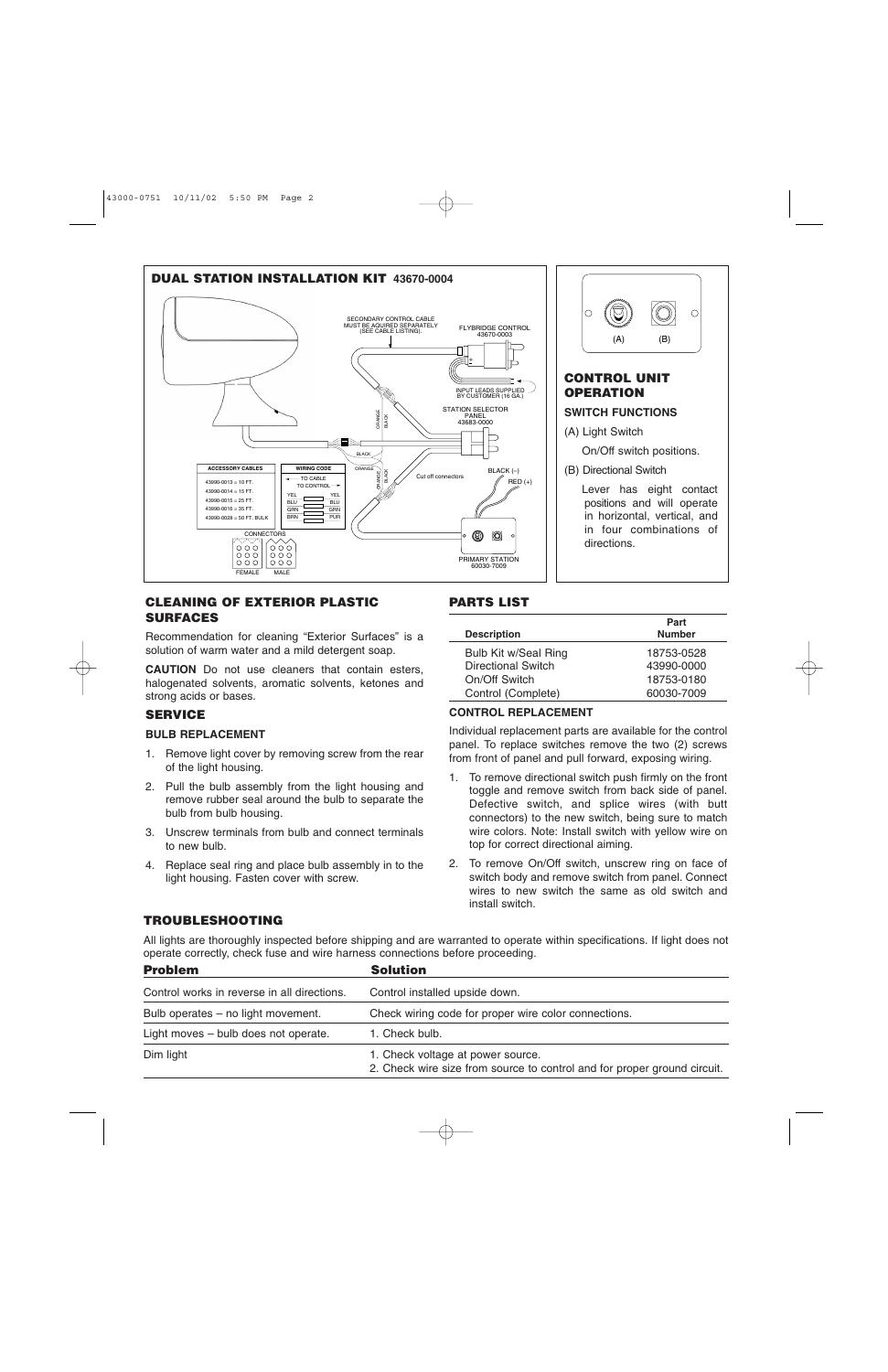